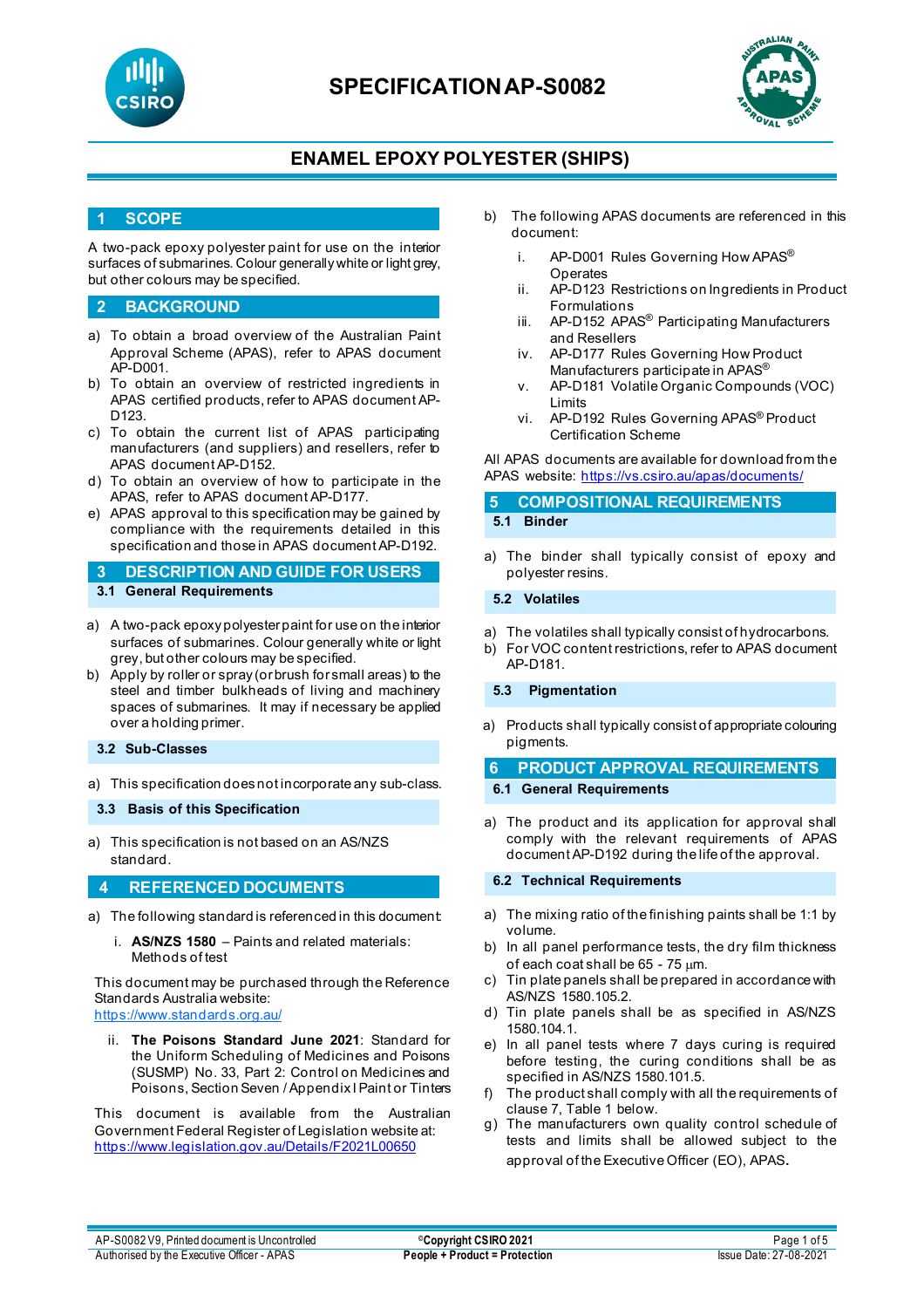



### **ENAMEL EPOXY POLYESTER (SHIPS)**

- h) On request, the EO may request the results of the tests for a batch and compare these with previous batches.
- i) Density and non-volatile content by weight (NVCW) figures for each production batch of the approved product shall be within ±3% of the actual (not theoretical) figures quoted in the original product approval submission (APAS document AP-D139).
- j) Subject to compliance with all the requirements of this specification, the level of Approval appropriate to the application shall be given to the system.

**6.3 Health and Safety Requirements**

- a) Shall not be a Schedule 1, Schedule 2 or Schedule 3 paint (SUSMP).
- b) The manufacturer's Safety Data Sheet (SDS) must be studied closely prior to using the product and complied with during use of the product.
- c) Since the paint containsa hydrocarbon solvent, the wet paint is flammable and should be stored away from all sources of heat or ignition. Care should be taken to avoid contact with the skin by the use of protective clothing and barrier cream.
- d) Component containers should be resealed immediately after use and good ventilation provided during use to minimise the risk of fire or explosion and the long-term toxic effects of absorption of the vapour into the lungs. Painting should not be carried out whilst enclosed spaces are occupied, and exterior doors should be propped open as the vapours are heavier than air.
- e) Products intended for sale in Australia shall comply with all the requirements of the SUSMP. Products intended for sale in other countries shall comply with all local WHS and environmental requirements.
- f) The product shall comply with all requirements of clause 6.3 and 6.4 of APAS document AP-D192.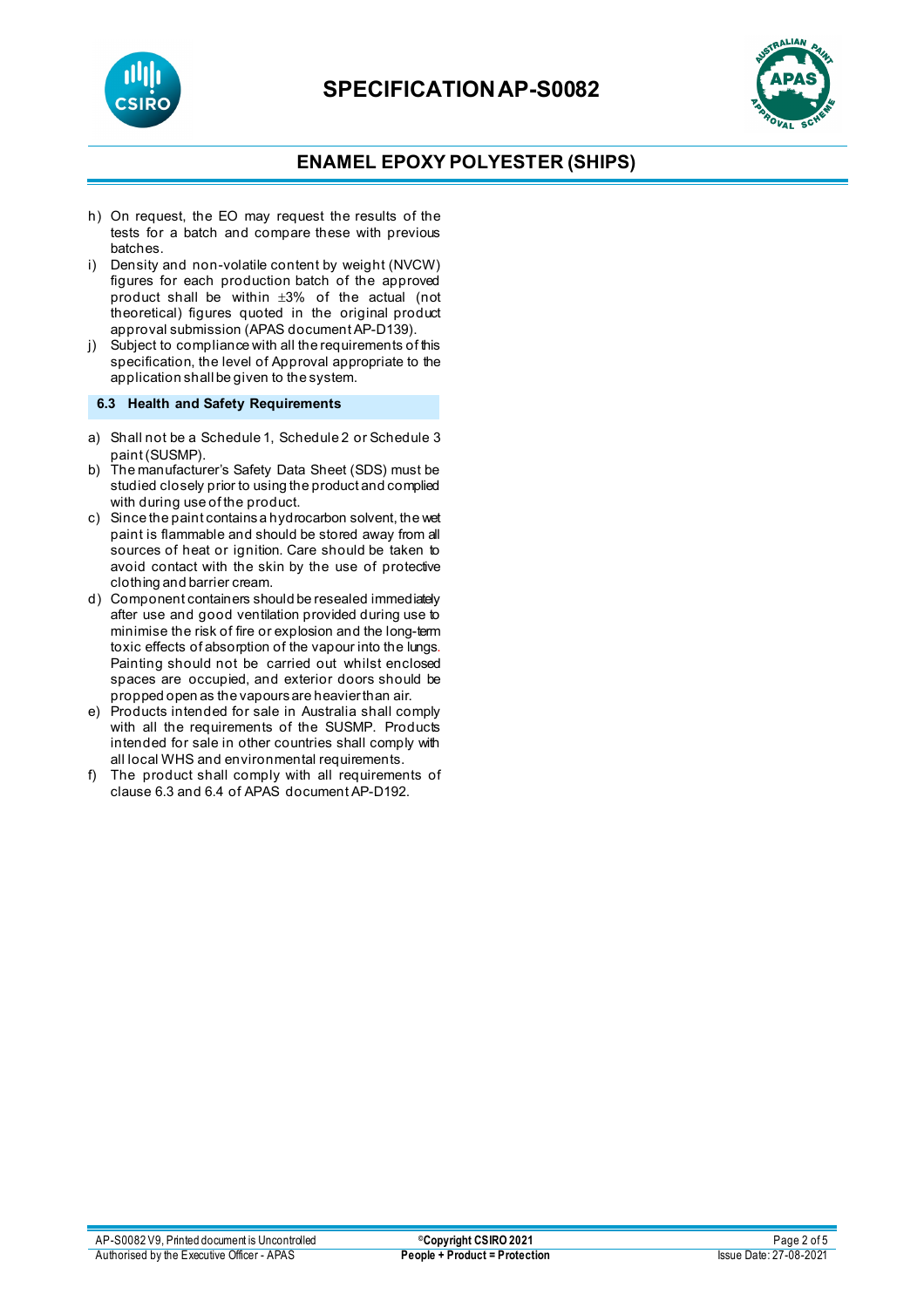



## **ENAMEL EPOXY POLYESTER (SHIPS)**

## **7 TABLE 1: PERFORMANCE PROPERTIES**

| <b>TEST</b>                                                                           | <b>AS/NZS</b><br>1580<br><b>METHOD</b> | <b>REQUIREMENTS</b>                                                                                                                                                                        |  |  |
|---------------------------------------------------------------------------------------|----------------------------------------|--------------------------------------------------------------------------------------------------------------------------------------------------------------------------------------------|--|--|
| Individual Component Testing - To be carried out on both Part A and Part B components |                                        |                                                                                                                                                                                            |  |  |
| Preliminary Examination                                                               | 103.1                                  | To be readily reincorporated. Shall be free of coarse particles, gel and<br>foreign matter.                                                                                                |  |  |
| <b>VOC Content</b>                                                                    | <b>APAS</b><br>AP-D181                 | Refer to APAS document AP-D181 for method and limits.<br>If the APAS specification is not listed on AP-D181, a declaration of<br>VOC content is still required.                            |  |  |
| <b>Mixed Product Testing</b>                                                          |                                        |                                                                                                                                                                                            |  |  |
| <b>Fineness of Grind</b>                                                              | 204.1                                  | Maximum 25 µm.                                                                                                                                                                             |  |  |
| Viscosity                                                                             | 214.X                                  | Method and result to be recorded.                                                                                                                                                          |  |  |
| <b>Pot Life</b>                                                                       |                                        | A full 500 mL tin shall retain satisfactory application properties after<br>being stored for 8 hours at $25 \pm 2$ °C and shall show no signs of<br>separation, gelation or inhomogeneity. |  |  |
| Thinning / Mixing Properties                                                          | 208.1                                  | 10% by volume of the recommended solvent shall be readily miscible<br>with the paint 30 minutes after initial mixing.                                                                      |  |  |
| Clean-up                                                                              |                                        | Mixed paint to be readily miscible with recommended cleaning solvent<br>at the end of the product's specified pot life.                                                                    |  |  |
| <b>Application Properties</b>                                                         |                                        |                                                                                                                                                                                            |  |  |
| <b>Brushing</b>                                                                       | 205.1                                  | Shall show satisfactory application properties without excessive drag,<br>the dry film shall be free of defects and not exhibit excessive brush<br>marks.                                  |  |  |
| Rolling<br>Spraying                                                                   | 205.3<br>205.2                         | Shall show satisfactory application properties (no undue pull on roller)<br>and the dry film shall be free of defects.                                                                     |  |  |
| Surface Dry Condition                                                                 | 401.1                                  | Maximum 6 hours.                                                                                                                                                                           |  |  |
| Hard Dry Condition (Mechanical<br>Thumb Test)                                         | 401.6                                  | Maximum 24 hours.                                                                                                                                                                          |  |  |
| Recoating properties-over enamel<br>(APAS Specification 0024/1)                       | 401.1                                  | When applied over enamel (to APAS specification 0024/1), there shall<br>be no lifting, cracking, wrinkling or other defects.                                                               |  |  |
|                                                                                       |                                        | After 7 days curing, the coating shall withstand a scratch load of<br>2000g and there shall be no delamination when bent around a 12 mm<br>mandrel.                                        |  |  |
| Dry Hiding Power - Contrast Ratio                                                     | 213.2                                  | Minimum 95 % at manufacturer's recommended spreading rate.                                                                                                                                 |  |  |
| <b>Scratch Resistance</b>                                                             | 403.1                                  | Minimum 2000g.                                                                                                                                                                             |  |  |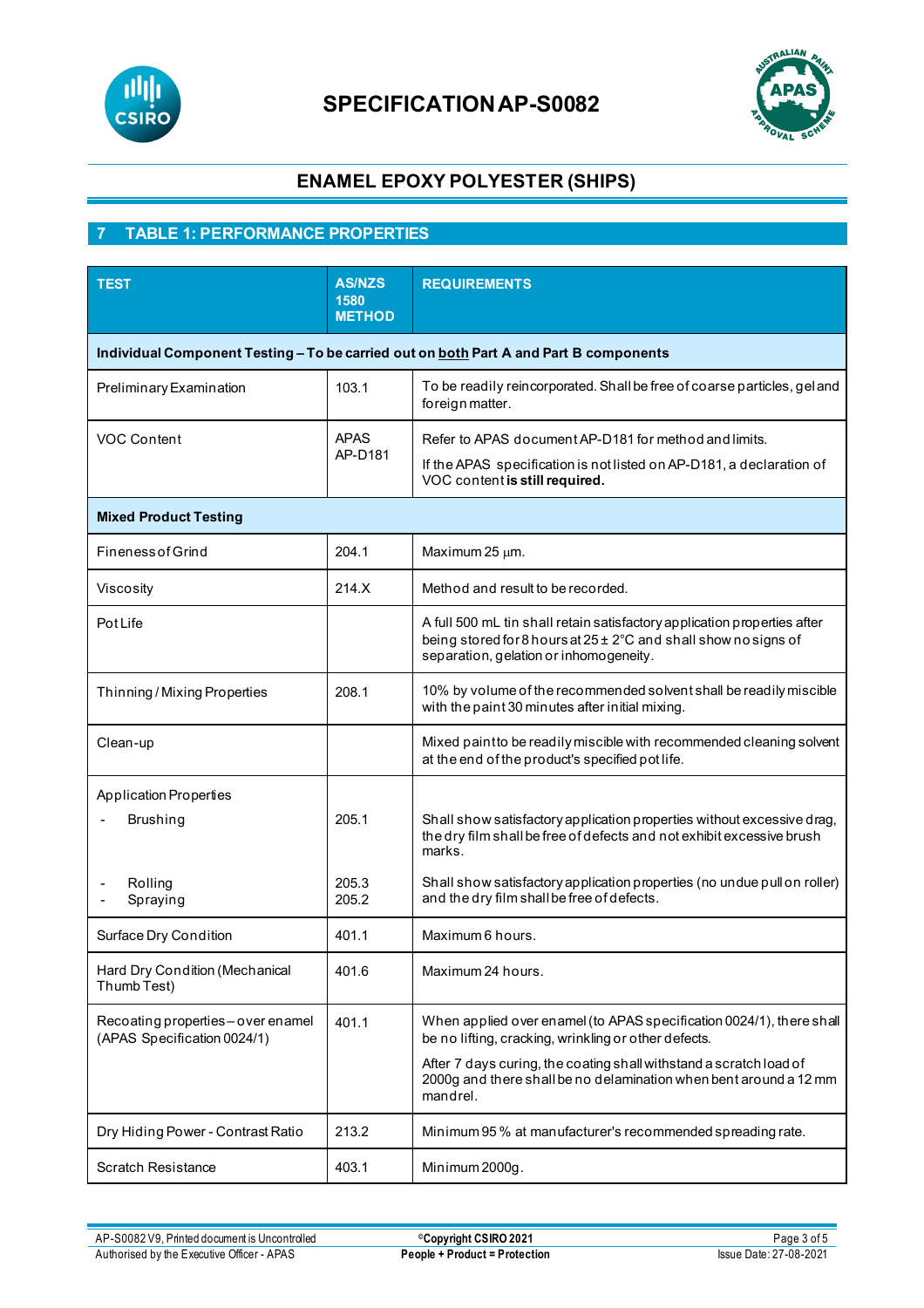



## **ENAMEL EPOXY POLYESTER (SHIPS)**

| <b>TEST</b>                           | <b>AS/NZS</b><br>1580<br><b>METHOD</b> | <b>REQUIREMENTS</b>                                                                                                                                                                                                                                                                                        |  |  |
|---------------------------------------|----------------------------------------|------------------------------------------------------------------------------------------------------------------------------------------------------------------------------------------------------------------------------------------------------------------------------------------------------------|--|--|
| <b>Mixed Product Testing (cont.,)</b> |                                        |                                                                                                                                                                                                                                                                                                            |  |  |
| Colour - Visual Comparison            | 601.1                                  | Close match.                                                                                                                                                                                                                                                                                               |  |  |
| Specular Gloss                        | 602.2                                  | Minimum 90 units at 60°.                                                                                                                                                                                                                                                                                   |  |  |
| Finish                                | 603.1                                  | Shall be free of coarse particles, wrinkling or orange peel and have a<br>uniform colour and appearance.                                                                                                                                                                                                   |  |  |
| Reincorporation after Storage         | 211.2                                  | To comply with all the preceding requirements after 18 months<br>storage at ambient temperature.                                                                                                                                                                                                           |  |  |
| Degree of Settling                    | 211.1                                  | Settling shall not fall below 6.                                                                                                                                                                                                                                                                           |  |  |
| Non-Yellowing Properties              |                                        | Place a prepared test panel in a desiccator together with a 100 mL<br>beaker half filled with concentrated ammonia solution. With the lid in<br>place and the desiccator in a fume cupboard, expose the panel for 24<br>hours. Remove the panel and examine. Colour change not to exceed<br>1.0 NBS units. |  |  |